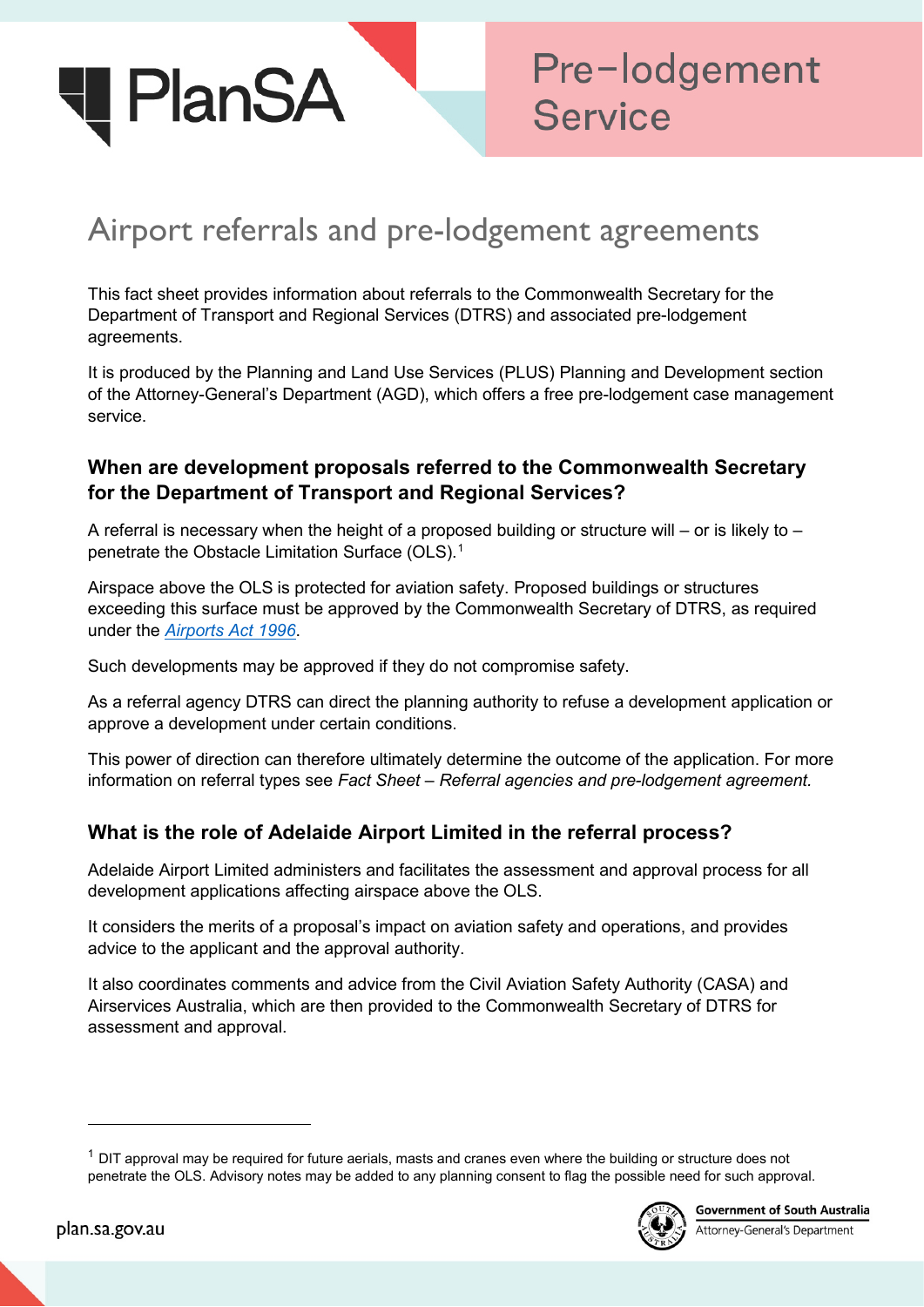## **What is the referral and assessment process?**

- 1. The application is referred to the Commonwealth Secretary of DTRS through Adelaide Airport Limited for assessment.
- 2. Adelaide Airport Limited seeks comments and advice from CASA and Airservices Australia.
- 3. Adelaide Airport Limited forwards its own comments and advice, along with those of CASA and Airservices, to DTRS.
- 4. Unless further information is needed DTRS makes a decision on the proposal within 28 days of receiving the comments and forwards its decision to the approval authority.

DTRS cannot approve a building, structure or aerial if CASA advises it would have an unacceptable effect on the safety of existing or future airport operations.

## **Can Adelaide Airport Limited issue a development approval?**

No, the State Planning Commission (SPC) is the approval authority for development proposals eligible for the pre-lodgement process.

However, DTRS may direct the assessing authority to refuse the proposal to ensure the operational safety of the airport.

### **How does the referral process work during pre-lodgement?**

Our pre-lodgement service helps you manage referrals to, and negotiate pre-lodgement agreements with, DTRS.

Pre-lodgement agreements can preclude the need for referrals during the formal assessment process. This can significantly reduce assessment timelines and provide you with greater certainty.

If you are using the pre-lodgement service, your case manager will advise whether or not a referral is needed.

If you do need a referral your case manager will contact Adelaide Airport Limited on your behalf, forward the relevant documents and arrange for a representative to take part in a pre-lodgement panel – if required – to discuss your proposal and any related issues.

# **What if I do not use the pre-lodgement service?**

If you lodge your development application directly with the SPC and do not get a pre-lodgement agreement your application will be subject to the statutory referral process – which currently takes 20 business days.

If the material you provide with your development application – such as final building heights – is incomplete when lodged the application may be subject to 'stop-the-clock' provisions while further information is requested. This may delay your project.

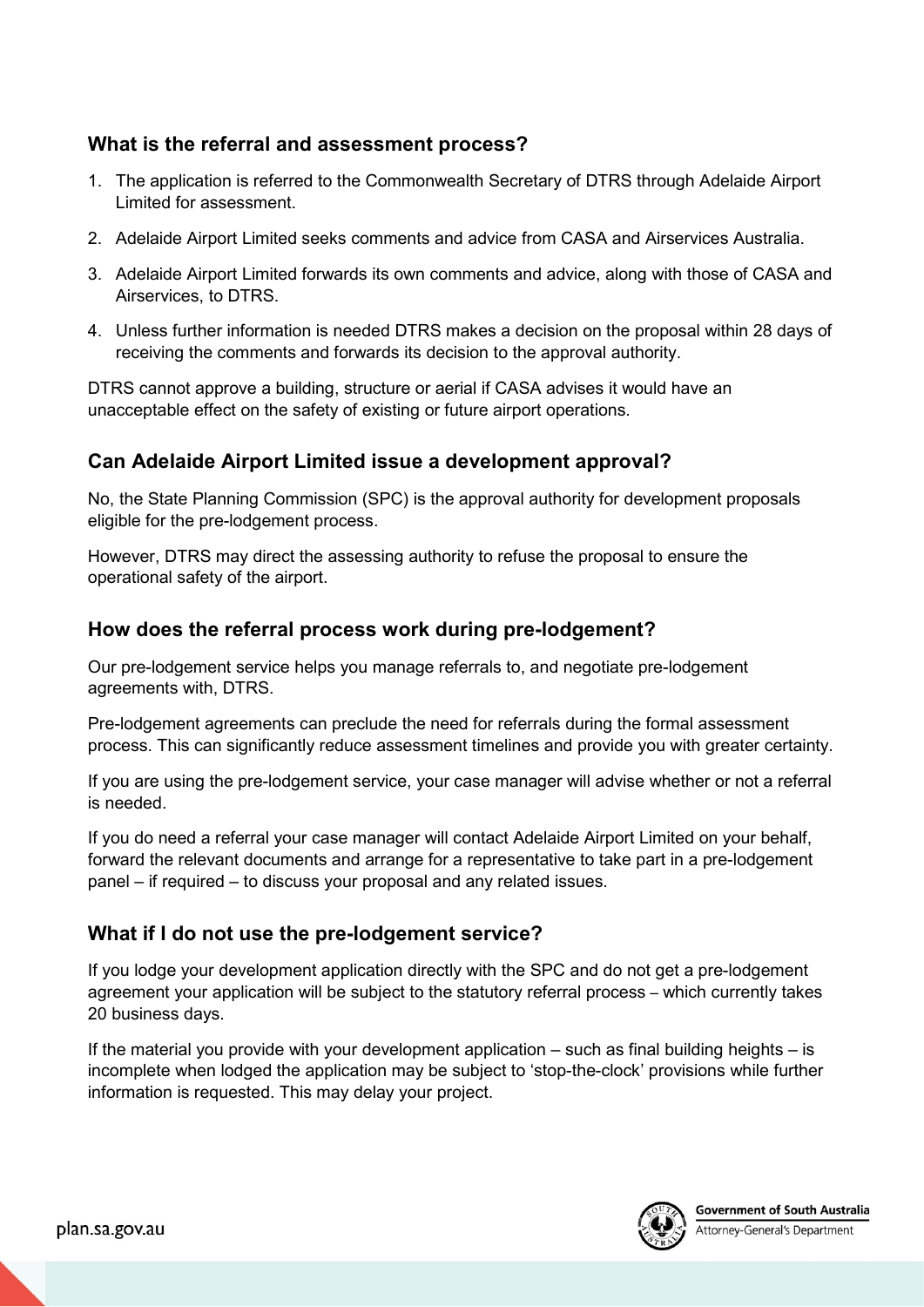# **What material is required for assessment?**

Your development proposal should include the following information – for both pre-lodgement and lodgement directly with the approval authority:

- site location details
- elevations and external materials and finishes
- a detailed description of the proposed development
- details of the proposed development's maximum height above the Australian Height Datum (AHD)
- details of flue exhausts such as location and discharge rate.

Additional information may be requested by aviation bodies.

Separate approval is required for mobile and tower crane operations. An application should be made in writing to Adelaide Airport Limited at least 8 weeks before you plan to use the crane. The approval process generally takes 4 to 6 weeks.

In some cases the approval authority may require a report by an aeronautical engineer demonstrating the proposed development will not affect airport operational safety.

Your case manager will discuss with you the level of detail required to support your proposal during the pre-lodgement process.

# **How can I determine if my building or structure will penetrate protected airspace?**

Refer to the Airport Building Heights (Regulated) Overlay in the **Planning and Design Code or turn** on the Airport Building Heights Overlay in the South Australian Property and Planning Atlas (SAPPA) at [sappa.plan.sa.gov.au.](https://sappa.plan.sa.gov.au/)

The values shown are in Australian Height Datum (AHD) – commonly known as 'above sea level'. A surveyor can help determine the level of your site in AHD.

# **Further information**

You can download a pre-lodgement pack from [plan.sa.gov.au/en/pre-lodgement](http://plan.sa.gov.au/en/pre-lodgement) or ask PLUS Planning and Development section to mail it to you.

To discuss your needs, contact:

Our **Inner Metro Development Assessment Team** Call 1800 752 664 Email [PlanSA@sa.gov.au](mailto:PlanSA@sa.gov.au)

**Adelaide Airport Limited** Call (08) 8308 9211 [www.adelaideairport.com.au](http://www.adelaideairport.com.au/)



Attorney-General's Department

plan.sa.gov.au